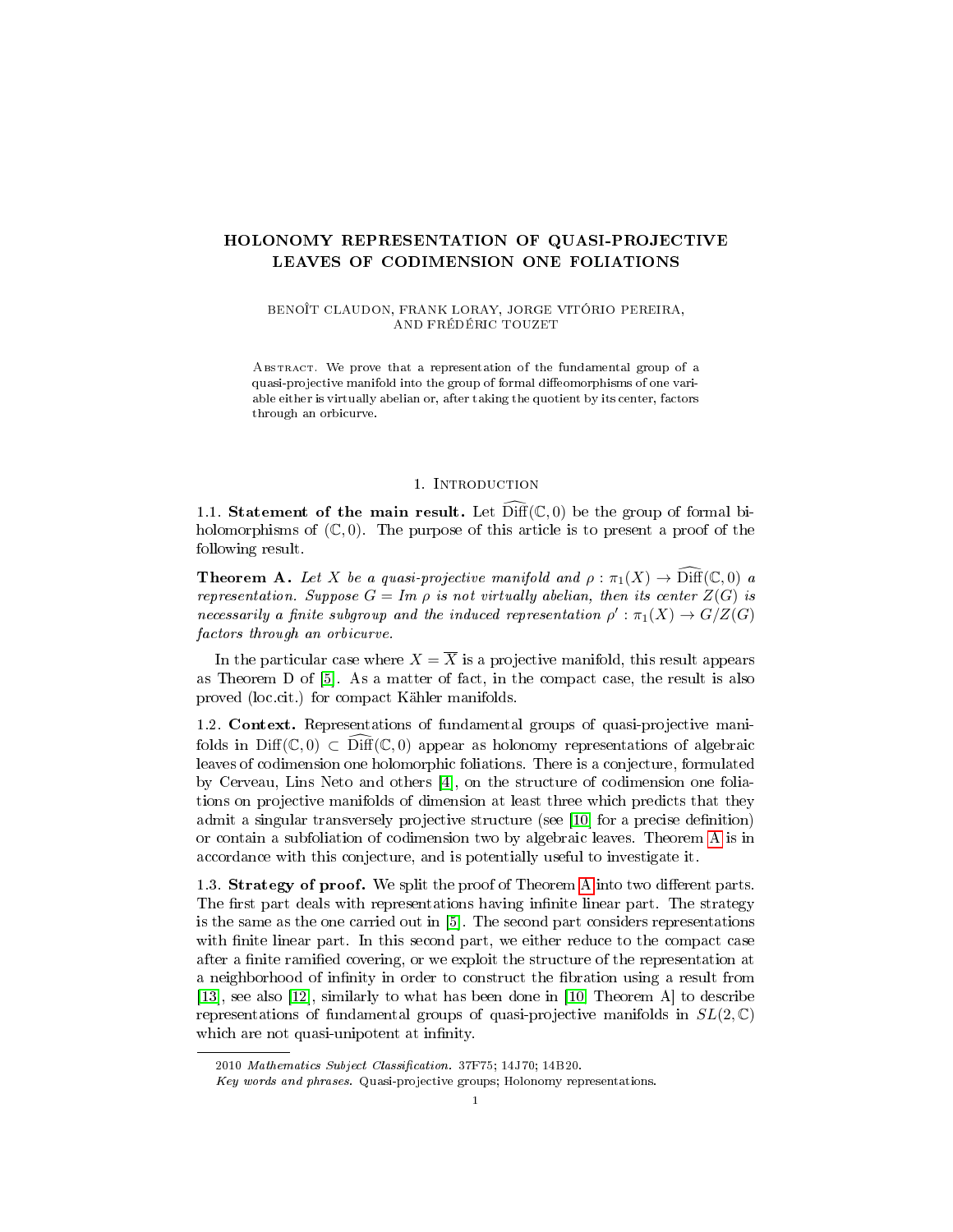### 2. Representations with infinite linear part

2.1. Monodromy of group extensions. If a group  $G$  is the extension of a group H by a group N, i.e. if G fits into the short exact sequence of groups

$$
(2.1) \t 1 \to N \to G \to H \to 1,
$$

we have a natural group morphism from  $H$  to the automorphisms of the abelianization of N

<span id="page-1-0"></span>
$$
H \longrightarrow \text{Aut}\left(\frac{N}{[N,N]}\right)
$$

$$
h \longmapsto \{[n] \mapsto \hat{h}[n]\hat{h}^{-1}\}
$$

where  $\hat{h}$  is any element in G mapping to h. The image  $\Gamma$  of H into Aut  $\left(\frac{N}{[N,N]}\right)$ will be called the monodromy of the group of extension [\(2.1\)](#page-1-0).

<span id="page-1-2"></span>**Lemma 2.1.** Let  $\Gamma$  and  $\Gamma'$  be the respective monodromies of the two group extensions  $1 \to N \to G \to H \to 1$  and  $1 \to N' \to G' \to H' \to 1$ . If there exist surjective morphisms  $\alpha : N \to N'$ ,  $\beta : G \to G'$ , and  $\gamma : N \to N'$  fitting into the commutative diagram

$$
1 \longrightarrow N \longrightarrow G \longrightarrow H \longrightarrow 1
$$
  
\n
$$
\downarrow \alpha \qquad \qquad \downarrow \beta \qquad \qquad \downarrow \gamma
$$
  
\n
$$
1 \longrightarrow N' \longrightarrow G' \longrightarrow H' \longrightarrow 1
$$

then we have a natural surjective morphism from  $\Gamma$  to  $\Gamma'$ .

*Proof.* Let  $\rho: H \to \Gamma \subset \text{Aut}(N/[N,N])$  and  $\rho': H' \to \Gamma' \subset \text{Aut}(N'/[N',N'])$ be the monodromy representations of two exact sequences. In order to produce a surjective morphism from  $\Gamma$  to  $\Gamma'$  it suffices to show that any element  $h \in \text{ker } \rho$  is mapped to the identity by the composition  $\rho' \circ \gamma : H \to \text{Aut}(N'/[N', N'])$ .

Let  $h \in \text{ker } \rho$  be an arbitrary element and consider a lift  $\hat{h}$  to G. By assumption

$$
[n] = \hat{h}[n]\hat{h}^{-1}
$$

for any  $[n] \in N/[N, N]$ . Applying  $\beta$  to this identity we deduce that  $\beta(\hat{h})$  acts trivially on the image of morphism  $[\alpha]: N/[N, N] \to N'/[N', N']$  induced by  $\alpha$ . Since the abelianization functor is right exact we deduce that  $(\rho' \circ \gamma)(h) = id$  as wanted.  $\Box$ 

Consider now the Zariski closure of  $\Gamma$  inside of the linear<sup>[1](#page-1-1)</sup> algebraic group  $Aut_{\mathbb{C}}(N/[N,N] \otimes \mathbb{C})$  and call it  $\Gamma_{\mathbb{C}}$ . The naturalness of the surjective morphism  $\Gamma \to \Gamma'$  gives the following consequence.

<span id="page-1-3"></span>Corollary 2.2. Under the assumptions of Lemma [2.1,](#page-1-2) we have a natural surjective morphism of linear algebraic groups  $\Gamma_{\mathbb C}\to\Gamma_{\mathbb C}'$ .

<span id="page-1-1"></span><sup>&</sup>lt;sup>1</sup>Here we implicitly assume that N is finitely generated.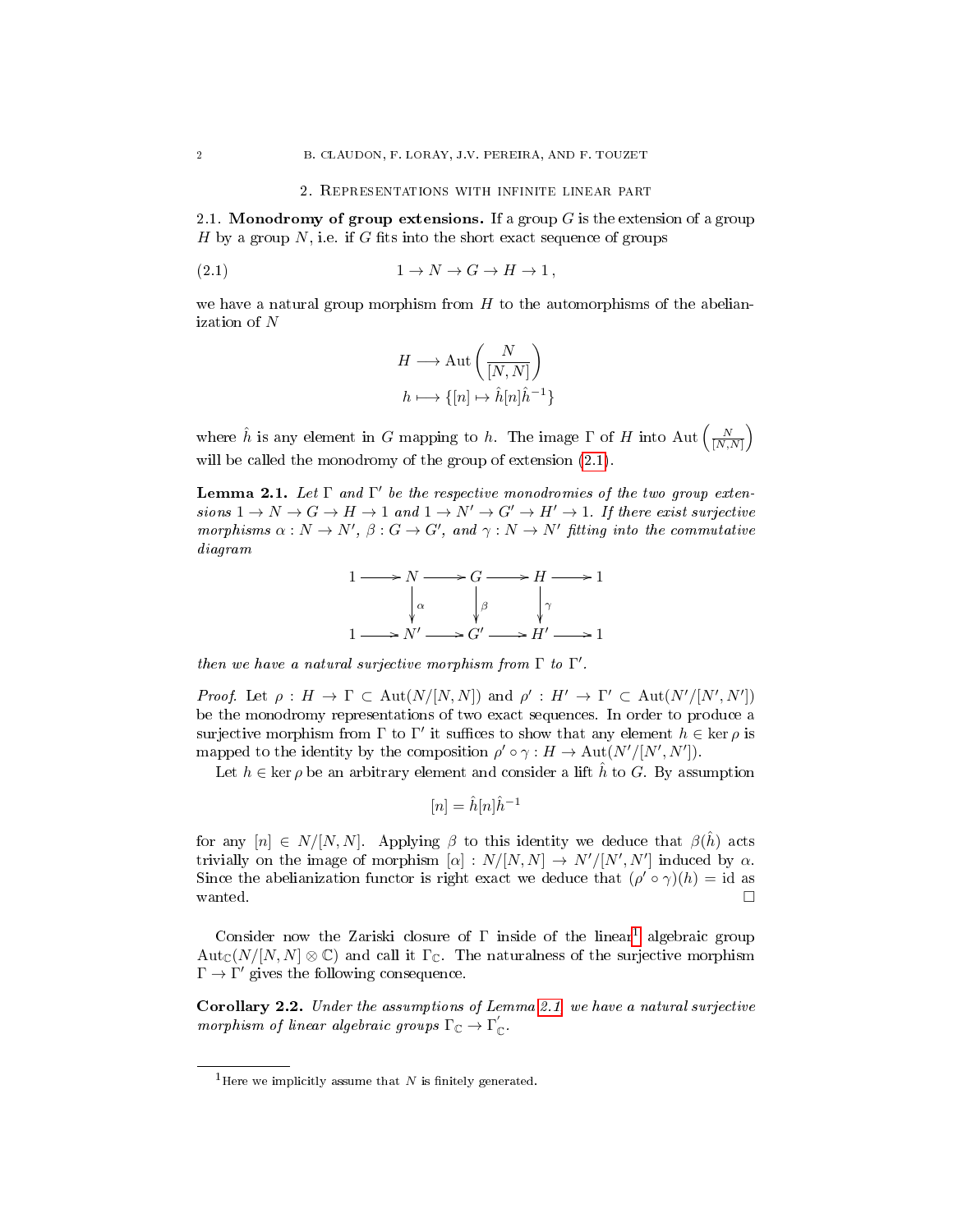2.2. Semi-simplicity. The result below is a particular case of a more general result by Deligne, see [\[7,](#page-7-5) Corollary 4.2.9].

<span id="page-2-0"></span>Theorem 2.3. Let X and B be quasi-projective manifolds. Assume B endowed with a base point  $b \in B$ . Let  $f : X \to B$  be a morphism such that  $R^n f_* \mathbb{Q}$  is a local system over B, let G be the Zariski closure of the image of  $\pi_1(B, b)$  in  $\mathrm{Aut}_\mathbb{C}((R^nf_*\mathbb{C})_b),$  and let  $G^0$  be the connected component of the identity of  $G$ . Then:

- (1) If f is proper, then  $G^0$  is semi-simple.
- (2) In general, the radical of  $G^0$  is unipotent.

Recall that the radical of a linear algebraic group is the largest connected solvable normal subgroup. In particular, a Lie group is semi-simple if, and only if, its radical is trivial.

2.3. Lifting factorizations. Let  $\rho : \pi_1(X, x) \to \widehat{\text{Diff}}(\mathbb{C}, 0)$  be a representation. For  $k \in \mathbb{N}$ , let us denote by  $\rho_k : \pi_1(X, x) \to J^k\widehat{\text{Diff}}(\mathbb{C}, 0)$  the composition of  $\rho$ with the natural projection/truncation  $\widehat{\text{Diff}}(\mathbb{C},0) \to J^k\widehat{\text{Diff}}(\mathbb{C},0)$  onto the group of  $k$ -jets of diffeomorphisms.

<span id="page-2-1"></span>**Proposition 2.4.** Let X be a quasi-projective manifold and let  $\rho : \pi_1(X, x) \rightarrow$  $\widehat{\text{Diff}}(\mathbb{C},0)$  be a non-abelian representation. If  $\rho_1: \pi_1(X,x) \to \mathbb{C}^* (= J^1\text{Diff}(\mathbb{C},0))$ has infinite image and factors through a morphism  $f : X \to C$  with connected fibers, then  $\rho$  also factors through f.

*Proof.* Without loss of generality, we can assume that  $f: X \to C$  is a fibration, locally trivial in the smooth category, over a non-proper algebraic curve C. In order to prove that  $\rho$  factors through  $f: X \to C$ , it suffices to prove that  $\rho_k$  has the same property for an arbitrary natural number k.

Let k be smallest integer for which the factorization of  $\rho_k$  through f does not hold and, aiming at a contradiction, let us consider the following commutative diagram.



The top row is nothing but the homotopy sequence for fibrations: as we are assuming that C is non-proper we have that  $\pi_2(C) = 0$ . On the bottom row, we have used the isomorphism between the kernel  $J^k$ Diff $(\mathbb{C}, 0)_{k-1}$  of the canonical projection  $J^k\mathrm{Diff}(\mathbb{C},0) \twoheadrightarrow J^{k-1}\mathrm{Diff}(\mathbb{C},0)$  and  $(\mathbb{C},+)$ .

Let  $\Gamma \subset \text{Aut}(H_1(F,\mathbb{Z}))$  be the monodromy group of the top row, and  $\Gamma'$  be the monodromy group of the middle row. According to Theorem [2.3,](#page-2-0) the Zariski closure G of  $\Gamma$  in Aut $(H_1(F, \mathbb{C}))$  has quasi-unipotent radical. In particular, G has no (algebraic) surjection to  $\mathbb{C}^*$ . On the other hand since we are assuming that  $\rho_1(\pi_1(X)) \subset \mathbb{C}$  is infinite, we have that  $\Gamma'$  is isomorphic to a Zariski dense subgroup of  $\mathbb{C}^*$ . These two facts contradict Corollary [2.2,](#page-1-3) showing that there is no such smallest k. We conclude that the representation  $\rho$  factors through f.  $\square$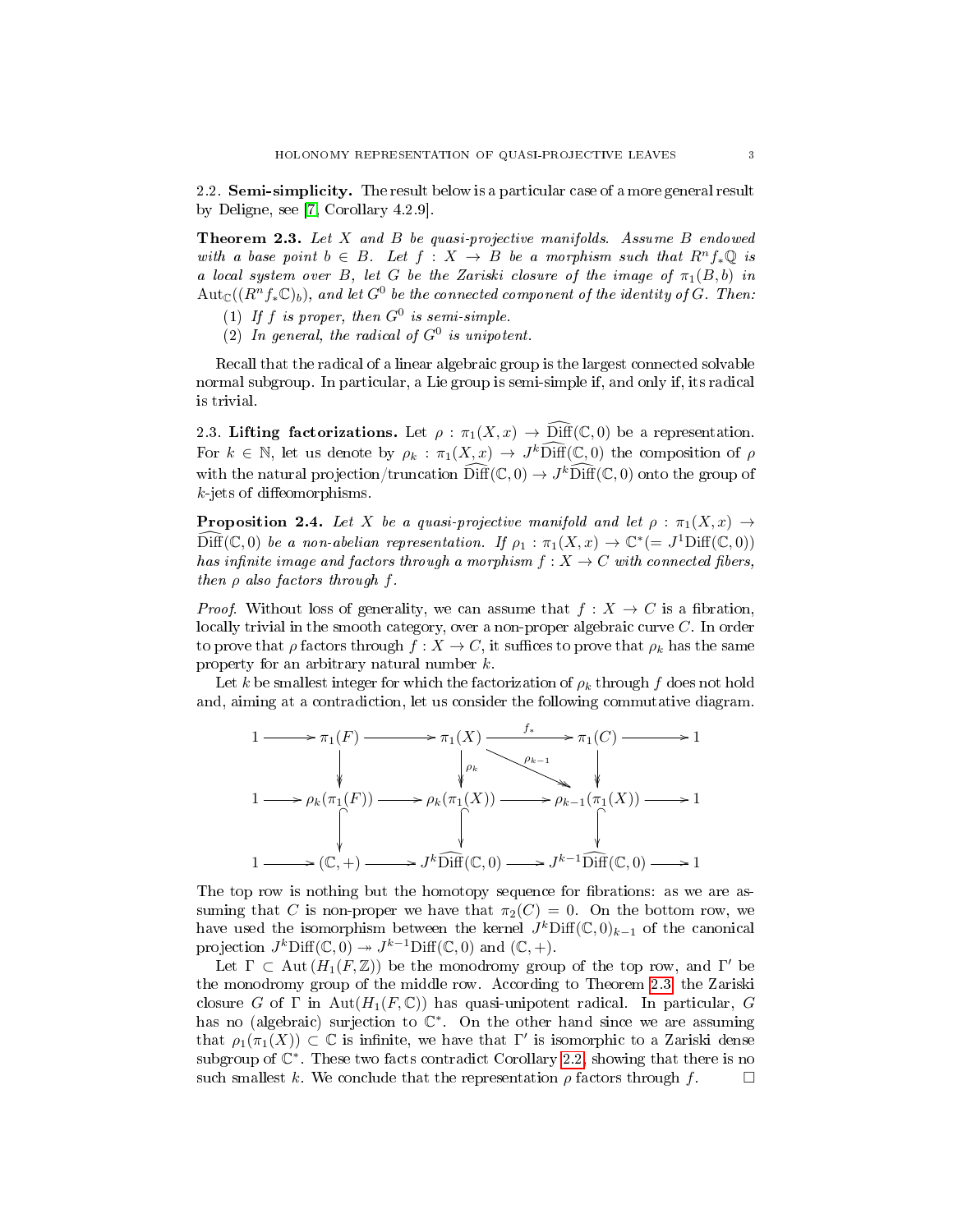2.4. **Synthesis.** Theorem [A](#page-0-0) for representations with infinite linear part follows from the result below.

<span id="page-3-1"></span>**Theorem 2.5.** Let X be a quasi-projective manifold and  $\rho : \pi_1(X) \to \widehat{\text{Diff}}(\mathbb{C},0)$ a representation. Suppose that the image of  $\rho_1$  is infinite. If  $\rho$  is not abelian then there exists a finite étale Galois covering  $\pi: Y \to X$ , a morphism  $f: Y \to C$ , and a representation  $\psi : \pi_1^{orb}(C) \to \widehat{\text{Diff}}(\mathbb{C},0)$  such that the diagram

$$
\pi_1(Y) \xrightarrow{f_*} \pi_1^{orb}(C)
$$
\n
$$
\pi_* \downarrow \qquad \qquad \downarrow \psi
$$
\n
$$
\pi_1(X) \xrightarrow{\rho} \widehat{\text{Diff}}(\mathbb{C}, 0)
$$

commutes.

*Proof.* After replacing X by a suitable étale Galois covering Y, we can assume that the linear part of  $\rho$  has torsion free image. We still denote by  $\rho$  the induced representation of  $\pi_1(Y)$  in Diff(C, 0). Let  $\gamma_0 \in \pi_1(Y)$  such that  $\lambda_{\gamma_0}$  has infinite order (here  $\lambda_{\gamma_0}$  denotes the linear part of  $\rho(\gamma_0)$ ). Then, after performing a suitable conjugation in  $\text{Diff}(\mathbb{C}, 0)$ , one can assume that  $\rho(\gamma_0) = \lambda_0 z$  ([\[5,](#page-7-0) Theorem 5.1 and references therein]). Let  $m \geq 2$  be the first positive number such that  $\rho_m : \pi_1(X) \to$  $J^m\widehat{\text{Diff}}(\mathbb C,0)$  has non abelian image. It is equivalent to say that, for every  $\gamma \in$  $\pi_1(X)$ ,  $\rho_m(\gamma)(z) = \lambda_\gamma z + a_\gamma z^m$  with  $\gamma \to a_\gamma$  a non identically zero map. Indeed, the fact that  $\rho_{m-1}(\gamma)(\lambda_{\gamma_0}z)=\lambda_{\gamma_0}\rho_{m-1}(\gamma)(z)$  for any  $\gamma\in\pi_1(X)$  can be rewritten in the following way:  $\rho_{m-1}(\gamma)(z) = \lambda_{\gamma} z$ . Since  $\rho_m(\pi_1(X))$  is not abelian, we infer that  $\rho_m(\gamma)$  has the form above with  $a_\gamma$  not identically zero.

In particular,  $\rho_1^{\otimes 1-m}$ , the  $(1-m)$ -th power of the linear part of  $\rho$  possesses a nontrivial affine extension, namely

$$
\gamma \mapsto \big(-a_{\gamma}(m-1)\lambda^{-m}, \lambda^{1-m}\big) \in \mathbb{C} \rtimes \mathbb{C}^* = \text{Aff}(\mathbb{C})
$$

i.e  $H^1(X, \rho_1^{\otimes 1-m}) \neq 0$ . It follows from a result by Arapura [\[1\]](#page-7-6) later refined in [\[2,](#page-7-7) Theorem 1] (see also [\[6,](#page-7-8) Theorem 3.1]) that there exists a surjective morphism  $f$ from X to an orbicurve C such that  $\rho_1^{\otimes 1-m}$  factors through  $f_* : \pi_1(Y) \to \pi_1^{orb}(C)$ . Since we are assuming that  $\rho_1$  has torsion free image, we deduce that the linear part of  $\rho$  also factors through  $f_*$ . Since  $\rho_1$  is infinite, Proposition [2.4](#page-2-1) concludes the  $\Box$ 

#### 3. Representations with trivial linear part

3.1. Subgroups of Diff( $\mathbb{C}, 0$ ) tangent to the identity. For  $k \in \mathbb{N}$ , we will denote by  $\text{Diff}(\mathbb{C}, 0)_k$  the subgroup of  $\text{Diff}(\mathbb{C}, 0)$  composed of the formal biholomorphisms which are tangent to the identity up to order k. Therefore  $\widehat{\text{Diff}}(\mathbb{C},0)_0 = \widehat{\text{Diff}}(\mathbb{C},0)$ and  $\widehat{\text{Diff}}(\mathbb{C}, 0)_1$  is the subgroup of elements with trivial linear part.

<span id="page-3-0"></span>**Lemma 3.1.** If  $f \in \widehat{\text{Diff}}(\mathbb{C},0)_1$  is different from identity, then there exits a unique one-dimensional vector space V of formal meromorphic 1-forms preserved by  $f$ . Moreover,  $f^*\omega = \omega$  for every  $\omega \in V$ .

*Proof.* Let  $f \in \overline{\text{Diff}}(\mathbb{C},0)_1$  be an element different from the identity. According to [\[9,](#page-7-9) Proposition 1.3.1] there exist  $\varphi \in \widehat{\text{Diff}}(\mathbb{C},0)$ ,  $k \in \mathbb{N}$ , and  $\lambda \in \mathbb{C}$  such that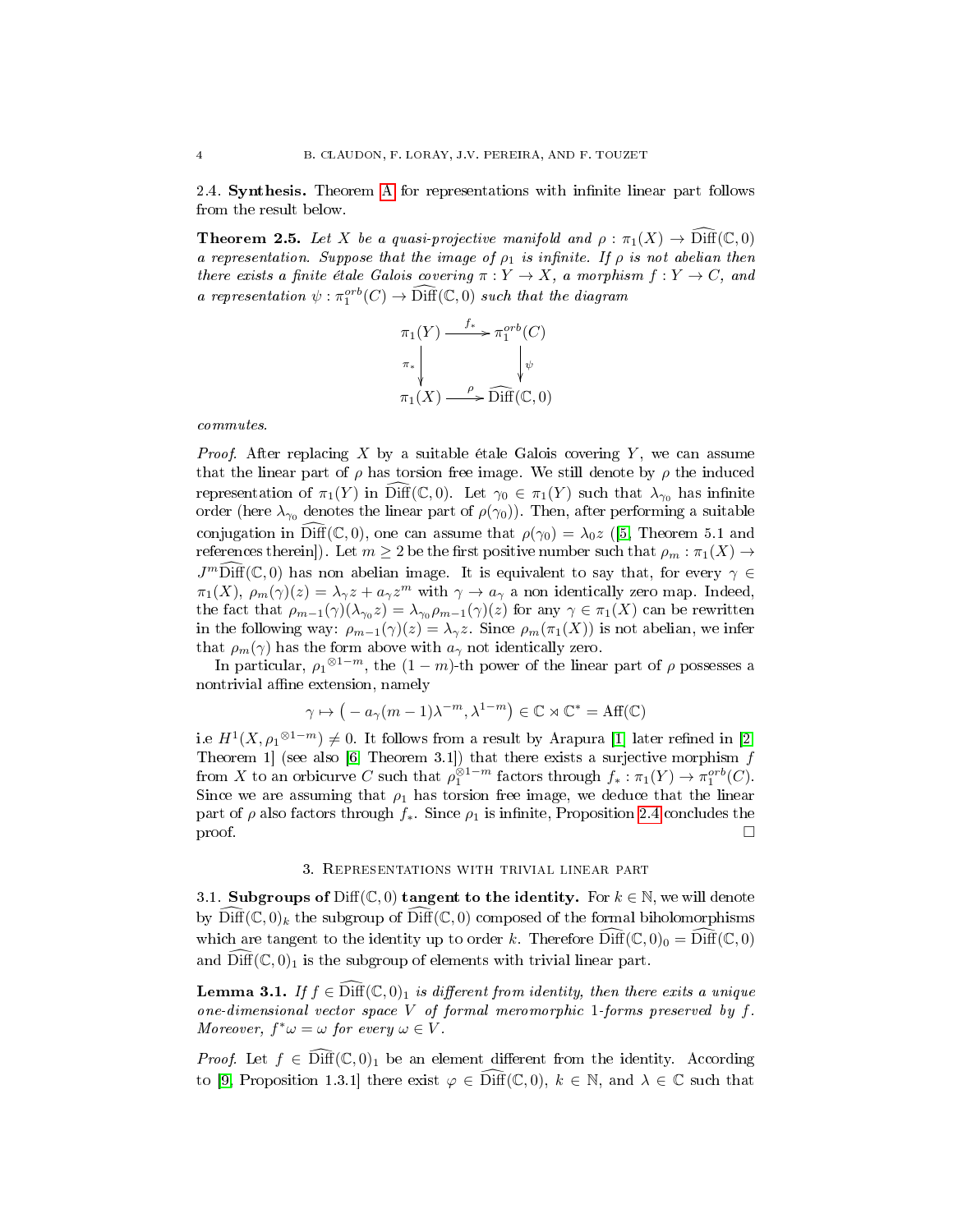$f = \varphi^{-1} \circ \exp(v_{k,\lambda}) \circ \varphi$  where

$$
v_{k,\lambda} = \frac{z^{k+1}}{1 + \lambda z^k} \frac{\partial}{\partial z}.
$$

It turns out that the formal meromorphic 1-form

$$
\omega = \varphi^* \left( \frac{dz}{z^{k+1}} + \lambda \frac{dz}{z} \right)
$$

is preserved by f. Let now  $\omega'$  be another meromorphic 1-form such that  $f^*\omega' = \mu\omega'$ for some  $\mu \in \mathbb{C}^*$ . Since  $\omega = h\omega'$  for some  $h \in \mathbb{C}((z))$ , it follows that  $f^*h = \mu h$ . Comparing Laurent series we deduce that  $h \in \mathbb{C}^*$  and  $\mu = 1$ . Therefore  $V = \mathbb{C} \omega$  is the unique one dimensional vector space of formal meromorphic 1-forms preserved by  $f$ .

<span id="page-4-1"></span>**Lemma 3.2.** If  $G \subset \text{Diff}(\mathbb{C}, 0)_1$  is a subgroup which preserves a one-dimensional vector space  $V$  of formal meromorphic 1-forms, then  $G$  is an abelian subgroup.

*Proof.* If G is not abelian, then there exist elements  $f, g \in G$  of different orders of tangency to the identity say  $k_f$  and  $k_g$ . Therefore the 1-forms associated with them have (see the proof of Lemma [3.1\)](#page-3-0) poles of order  $k_f + 1$  and  $k_g + 1$  and cannot belong to the same one dimensional vector space.

<span id="page-4-0"></span>**Lemma 3.3.** Let  $G \subset \text{Diff}(\mathbb{C}, 0)_1$  be a subgroup which contains a non-trivial (i.e. different from the identity) abelian normal subgroup  $H$ . Then there exists a non trivial (formal) meromorphic 1-form  $\omega = \sum_{i=-k}^{\infty} a_i z^i dz$ , unique up to multiplication in  $\mathbb{C}^*$ , such that every element  $g \in G$  satisfies  $g^*\omega = \omega$ . In particular, G itself is abelian and contained in a subgroup of  $\widehat{\text{Diff}}(\mathbb{C}, 0)_1$  isomorphic to  $(\mathbb{C}, +)$ .

*Proof.* Let  $f \in \text{Diff}(\mathbb{C},0)_1$  be an element different from the identity. Let  $V = \mathbb{C} \cdot \omega$ be the unique one dimensional vector space of meromorphic 1-forms preserved by f. The centralizer of f coincides with the subgroup of  $\text{Diff}(\mathbb{C}, 0)_1$  with elements satisfying identity  $h^*\omega = \omega$ , see [\[9,](#page-7-9) Proposition 1.3.2].

Let now  $h \in H$  be a nontrivial element of the abelian normal subgroup H of G. Let  $g \in G$  be an arbitrary element. Since H is normal, we have that  $g \circ h = h' \circ g$  for some  $h' \in H$  distinct from the identity. Let  $\omega$  be a non-zero meromorphic 1-form fixed by every element of  $H$ . Therefore

$$
(g \circ h)^* \omega = (h' \circ g)^* \omega \implies h^*(g^* \omega) = g^* \omega.
$$

It follows that  $g^*\omega$  is a constant multiple of  $\omega$  (as a matter of fact, since g is tangent to id,  $g^*\omega = \omega$ ). Thus g is in the centralizer of H as claimed.

3.2. Representations at a neighborhood of a connected divisor. Let  $D =$  $\sum_{i=1}^{k} D_i \subset M$  be a compact connected simple normal crossing hypersurface with irreducible components  $D_i$  on a smooth complex manifold M of dimension m. Let  $\rho : \pi_1(X,q) \to \text{Diff}(\mathbb{C},0)_1$  be a representation where  $X = M - D$ . By the classical suspension process, one can construct a  $m+1$  dimensional formal neighborhood X of X carrying a smooth codimension 1 (formal) foliation  $\mathcal F$  having X as a leaf and having  $\rho$  as holonomy representation along X. If U is an open subset of X,  $\hat{U}$  will denote the restriction of  $\hat{X}$  over U.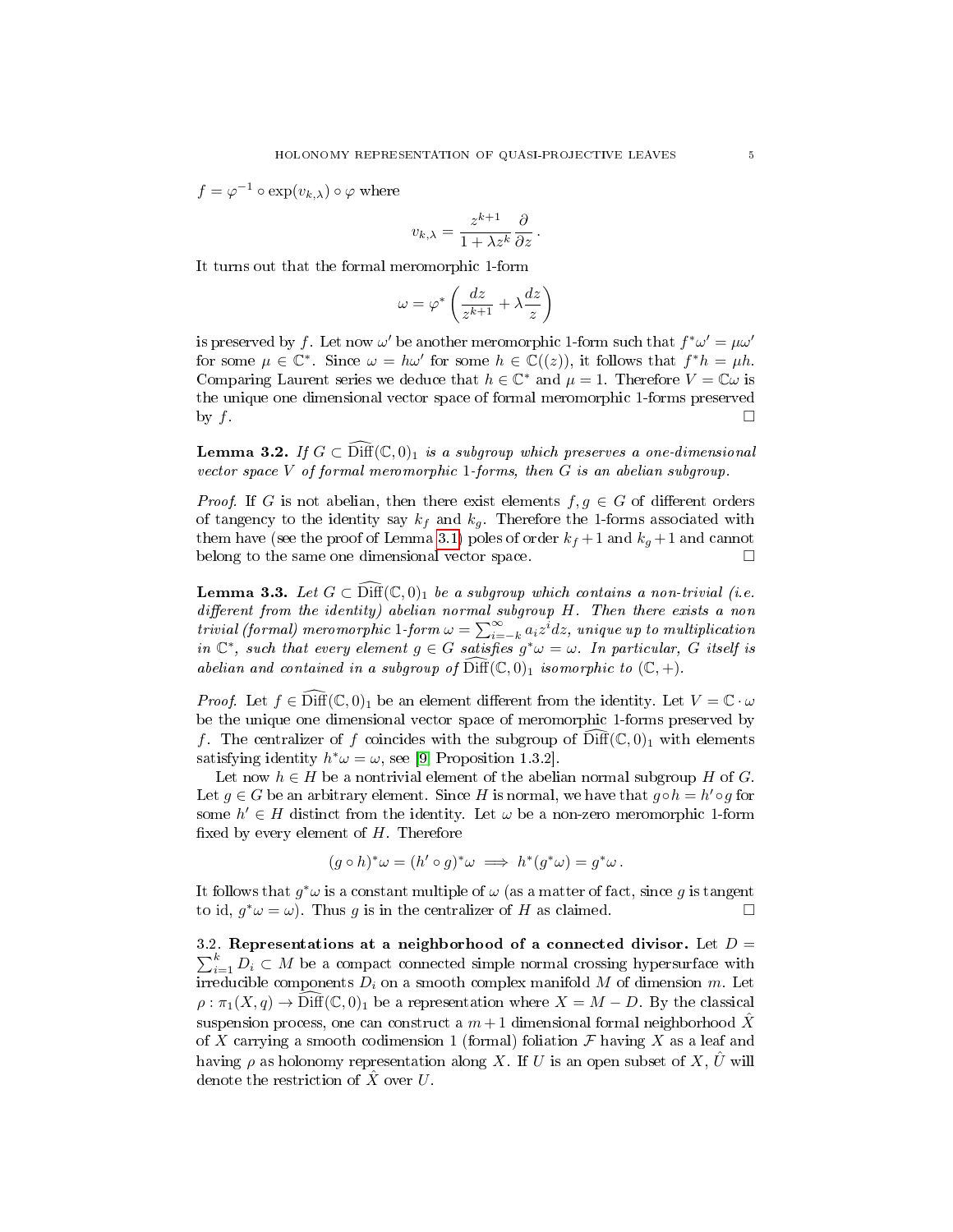<span id="page-5-0"></span>**Lemma 3.4.** With the notations above, assume that  $\rho(\gamma_i) \neq id$  for every  $\gamma_i$  corresponding to small loops around irreducible components of D. Then, there exists a neighborhood U of D such that the restriction of the representation  $\rho$  to  $U - D$  has abelian image.

*Proof.* For each i, let  $U_i$  be a small tubular neighborhood of  $D_i$  and set  $U_i^{\circ} = U_i - \cup_{i \neq j} D_j$ ,  $U = \cup_i U_i$ . Note that  $U_i^{\circ}$  has the homotopy type of a  $S^1$ -bundle over  $D_i^{\circ} := D_i - \bigcup_{i \neq j} D_j$  and therefore the subgroup generated by  $\gamma_i$  in  $\pi_1(U_i^{\circ})$  is normal.

By Lemma [3.3,](#page-4-0)  $\rho(\pi_1(U_i \circ))$  preserves pointwise a unique one dimensional vector space  $V_i$  of meromorphic 1-forms in  $(\mathbb{C}, 0)$ . Equivalently, the foliation  $\mathcal F$  restricted to  $\widehat{U_i^{\circ}}$  is defined by a *closed* meromorphic formal one form  $\omega_i$  with pole on  $U_i^{\circ}$ , unique up to multiplication in  $\mathbb{C}^*$ . Set  $W_i = \mathbb{C} \omega_i$ . To analyze what happens at a non-empty intersection  $D_i \cap D_j$ ,  $i \neq j$ , we can assume that both  $\gamma_i$  and  $\gamma_j$  have base points near  $D_i \cap D_j$ . Thus  $\gamma_i$  commutes with  $\gamma_j$ . From Lemma [3.1](#page-3-0) and the assumptions on  $\rho(\gamma_i)$ , one deduces that  $W_i = W_j$  on  $\overline{U_i}^\circ \cap U_j^\circ$ . This implies that the restriction of F to  $\widehat{U-D}$  can be defined by a rank one local system of *closed* meromorphic one forms. In other words, the holonomy group of  $\mathcal{F}_{|\widehat{U-D}}$  evaluated

with respect to some transversal  $(T, q) \simeq (\mathbb{C}, 0)$   $(q \in U - D)$  preserves a one dimensional vector space of formal meromorphic one forms. Lemma [3.2](#page-4-1) gives the sought conclusion.

<span id="page-5-1"></span>Corollary 3.5. Notations and assumptions as in Lemma [3.4.](#page-5-0) Assume moreover that M is a complex surface. If  $D_1, \ldots, D_k$  are the irreducible components of D, then the intersection matrix  $(D_i \cdot D_j)$  is not negative definite.

Proof. Aiming at a contradiction, assume that the intersection matrix is negative definite. Let U be a neighborhood of D as in Lemma [3.4.](#page-5-0) Assume also that  $U$ has the same homotopy type as  $D$ . On the one hand, the class of any of the loops  $\gamma_i$  in  $H_1(U - D, \mathbb{Z})$  is torsion, see [\[11,](#page-7-10) page 11] or [\[10,](#page-7-2) Proposition 3.5]. On the other hand, since the representation is abelian by Lemma [3.4](#page-5-0) and with values in the torsion free group  $\text{Diff}(\mathbb{C}, 0)_1$ , the assumption  $\rho(\gamma_i) \neq \text{id}$  implies that the class of  $\gamma_i$  in  $H_1(U - D, \mathbb{Z})$ , the abelianization of  $\pi_1(U - D)$ , is of infinite order. This gives the sought contradiction and establishes the corollary.

<span id="page-5-2"></span>Corollary 3.6. Notations and assumptions as in Lemma [3.4.](#page-5-0) Assume moreover that M is a quasiprojective manifold of dimension  $m\geq 2$  and  $\overline{M}\subset \mathbb{P}^N$  a smooth compactification. Let  $H \subset M$  be a hyperplane section. If  $D_1, \ldots, D_k$  are the irreducible components of D, then the intersection matrix  $(D_i \cdot D_j \cdot H^{m-2})$  is not negative definite.

*Proof.* The case  $m = 2$  has been already settled in Corollary [3.5.](#page-5-1) If dim  $X \ge 3$  then, by [\[8\]](#page-7-11), the general hyperplane section of  $X = M - D$  has the fundamental group isomorphic to the original one. This establishes the proof, thanks to Corollary  $3.5.$ 

3.3. Factorization. The proof of the factorization result for representations with trivial linear part is adapted from the proofs of [\[10,](#page-7-2) Theorem 3.1 and Theorem A].

<span id="page-5-3"></span>**Theorem 3.7.** Let X be a quasi-projective manifold of dimension  $m \geq 2$  and  $\rho : \pi_1(X) \to \text{Diff}(\mathbb{C},0)$  a representation. Suppose that  $\rho$  is not virtually abelian and has finite linear part, then the conclusion of Theorem [2.5](#page-3-1) holds true.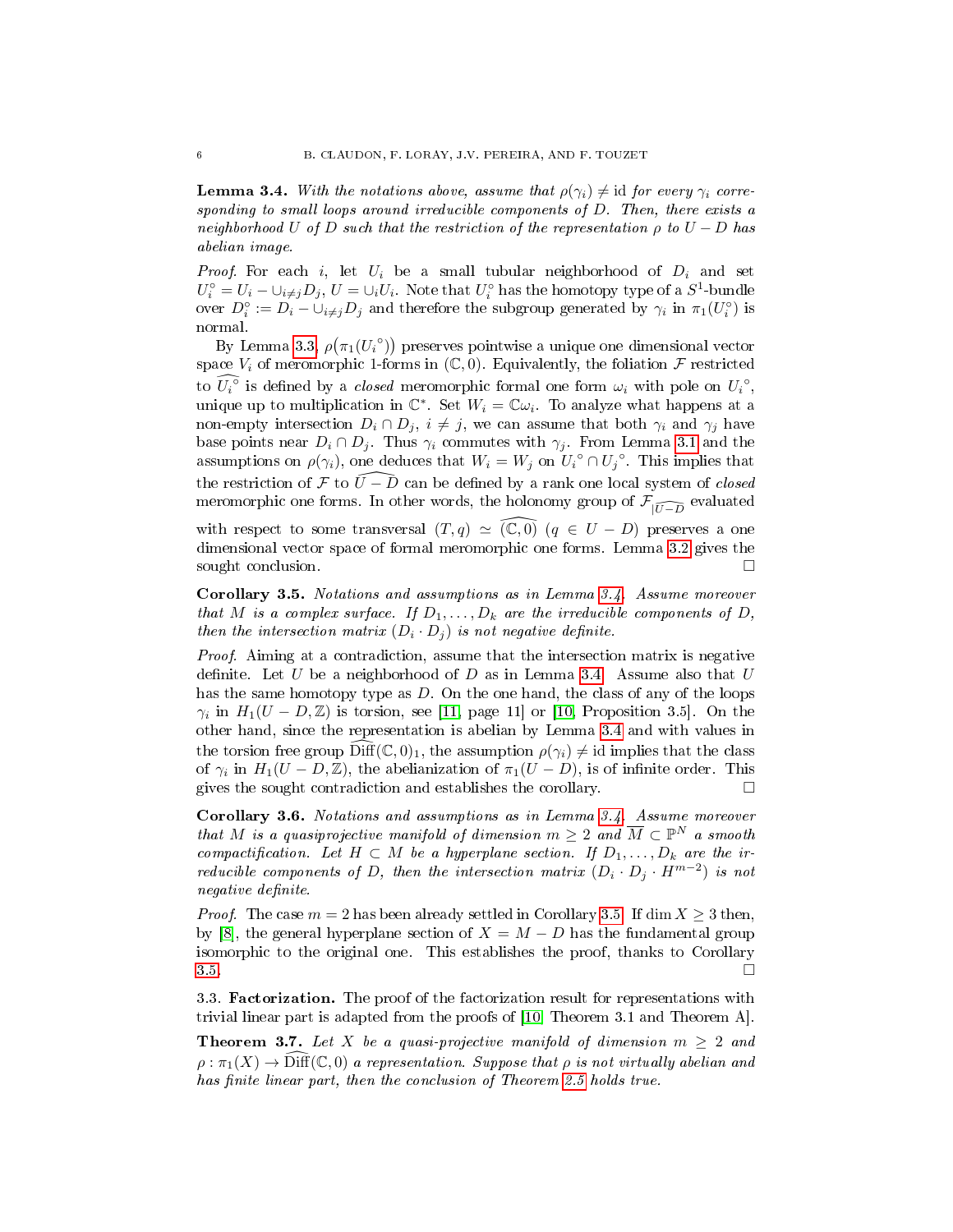*Proof.* Up to passing to an étale finite cover, one can firstly assume that  $\rho$  has trivial linear part. Let  $\overline{X}$  be a projective manifold compactifying X such that  $\overline{X} - X$  is a simple normal crossing divisor. If the representation  $\rho$  can be extended to a representation of  $\pi_1(\overline{X})$  to  $\widehat{\text{Diff}}(\mathbb{C}, 0)$ , then the result follows from [\[5,](#page-7-0) Theorem D]. If instead the representation does not extend to  $\pi_1(\overline{X})$ , then let E be the minimal divisor contained in  $\overline{X} - X$  for which the representation extends to  $\pi_1(\overline{X} - E)$ . In particular,  $\rho(\gamma) \neq id$  for any small loop winding around a component of E.

Let  $D = \sum D_i$  be a connected component of E. According to Lemma [3.4](#page-5-0) the restriction of the representation to a neighborhood  $U$  of  $D$  is abelian. Moreover, by Corollary [3.6,](#page-5-2) the intersection matrix  $(D_i, D_j) := (D_i \cdot D_j \cdot H^{m-2})$  is not negative definite.

Notice that a finitely generated subgroup G of  $\text{Diff}(\mathbb{C}, 0)$  is residually finite. Indeed, G is obtained as the inverse limit of  $G<sup>m</sup>$ , its truncation up to order m, which is clearly linear. If moreover,  $G \subset \text{Diff}(\mathbb{C},0)_1$ , non abelianity of G is equivalent to non solvability [\[5,](#page-7-0) Remark 5.3]. In particular, the subgroups appearing in the derived sequence  $(G^{(n)})_{n\geq 0}$  of G are not trivial for any  $n\geq 0$ . Coming back to our setting, take  $G = \rho(\pi_1(\overline{X} - E))$  and  $S \subset G$  the subgroup defined as  $S =$  $\rho(\pi_1(U - E))$ , where U is a neighborhood of E such that S is abelian (whose existence is guaranteed by Lemma [3.4\)](#page-5-0). Let  $a \in G^{(2)}$  a non trivial element in the second derived group of G. We can produce a surjective morphism  $q: G \to F$  to a finite group F such that  $q(a) \neq 1$ . Note that  $q(S)$  has index at least three in  $q(G)$ : if the index is two, the group F has to be metabelian  $(F^{(2)} = 1)$ , but  $1 \neq q(a) \in F^{(2)}$ . After taking a resolution of singularities of the ramified covering of  $\overline{X}$  (étale over X) determined by  $q \circ \rho : \pi_1(\overline{X} - E) \to F$ , we end up with a situation similar to the initial one with the advantage that now, the boundary divisor has at least three distinct connected components. We keep the original notation.

Hodge index Theorem implies that the intersection matrix of each of the components of  $E$  is semi-negative definite, and in particular, each one of them is the support of an effective divisor with self-intersection zero. Hodge index Theorem also implies that all these divisors with zero self-intersection have proportional Chern classes. We are in position to apply [\[13,](#page-7-3) Theorem 2.1] (see also [\[12,](#page-7-4) Theorem 2]) in order to produce a fibration  $f : \overline{X} \to C$  over a curve C with connected fibers which contracts the boundary divisor to points.

Let  $F$  be a fiber of  $f$  contained in a sufficiently small neighborhood of one of the connected components of the boundary. It follows from Lemma [3.4](#page-5-0) that  $\rho(\pi_1(F))$ is abelian. Since we are assuming that  $\rho$  is not abelian, Lemma [3.3](#page-4-0) implies that  $\rho(\pi_1(F)) = \text{id}$ . This proves the result.

## 4. Proof of Theorem [A](#page-0-0)

Assume that the image of  $\rho : \pi_1(X) \to \widehat{\text{Diff}}(\mathbb{C},0)$  is not virtually abelian and that, after a Galois étale covering  $\pi: Y \to X$ , we have the factorization of  $\rho$  through a morphism  $f: Y \to C$  to an orbicurve C, as in the conclusion of Theorems [2.5](#page-3-1) and [3.7.](#page-5-3)

If F denotes a general fiber of f,  $\pi^*\rho$  is trivial in restriction to F and also to  $\alpha(F)$ for any deck transformation  $\alpha \in \text{Gal}(\pi)$ . On the other hand,  $\pi^* \rho$  has infinite image. This implies that the group of deck transformations of  $\pi$  preserves the fibration. We can descend the fibration to a fibration  $g: X \to C'$ , where the orbicurve C' is a